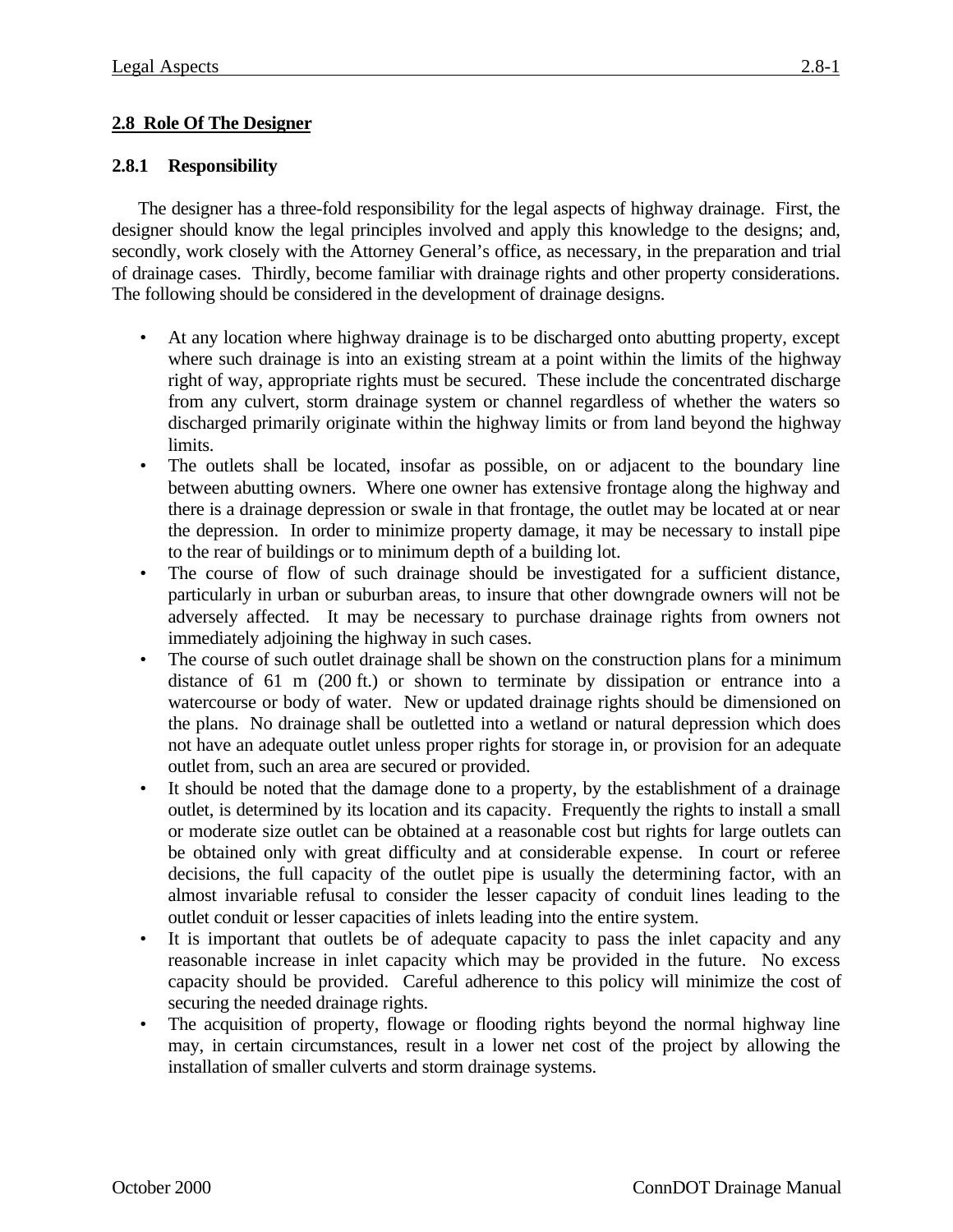## **2.8.2 Investigating Complaints**

It is imperative that drainage complaints be dealt with promptly and in an unbiased manner. This means accepting the fact that the flooding is a serious problem for the complaining party, and not accepting anyone's preconceived conclusions. All facts must be assembled and analyzed before deciding on what happened and why it happened. Also, other agencies should be listed that could possibly have responsibility for a remedy to the flooding.

When the designer is requested to investigate a complaint, the following guidelines are recommended:

## **Determine Facts About The Complaint**

- Show on a map the location of the problem on which the complaint is based.
- Clearly determine the basis for the complaint (what was flooded, complainer's opinion as to what caused the flooding, description of the alleged damages, dates, times and duration of flooding).
- Briefly relate the history of any other grievances that were expressed prior to the claim presently being investigated.
- Obtain approximate dates that the damaged property and/or improvements were acquired by those claiming damages.
- Collect facts about the specific flood event(s) involved.
- Rainfall data (dates, amounts, time periods and locations of gages). Rainfall data are often helpful regardless of the source.
- Document observed highwater information at or in the vicinity of the claim. Locate highwater marks on a map and specify datum. Always try to obtain highwater marks both upstream and downstream of the highway and the time the elevations occurred.
- Determine the duration of flooding at the site of alleged damage.
- Determine the direction of flood flow at the damaged site.
- Describe the condition of the stream before, after, and during flood(s). Was the growth in the channel light, medium, heavy; were there drift jams; does the stream carry much drift in flood stage; was the flow fast or sluggish; did light, moderate, or severe erosion occur?
- Document the flood history at the site.
- Was highway overtopped by the flood? If so, what was the depth of overtopping; and, if possible, estimate a flow velocity across the highway.
- Obtain narratives of any eyewitnesses to the flooding.
- Obtain facts about the flood(s) from sources outside the Department, such as newspaper accounts, witnesses, measurements by other agencies (USGS, Corps of Engineers, Natural Resources Conservation Service (NRCS) and individuals), maps and Weather Bureau rainfall records.
- State facts about the highway crossing involved.
- Show profile of the highway across the stream valley.
- Give the date of the original highway construction and dates of all subsequent alterations to the highway, and describe what the alterations were.
- Describe what existed prior to the highway, such as town road, city street, or abandoned railroad embankment, etc. Also include a description of the drainage facilities and drainage patterns that were there prior to the highway.
- Give a description of the existing drainage facilities.
- Determine peak rates of flow for a range of return frequencies.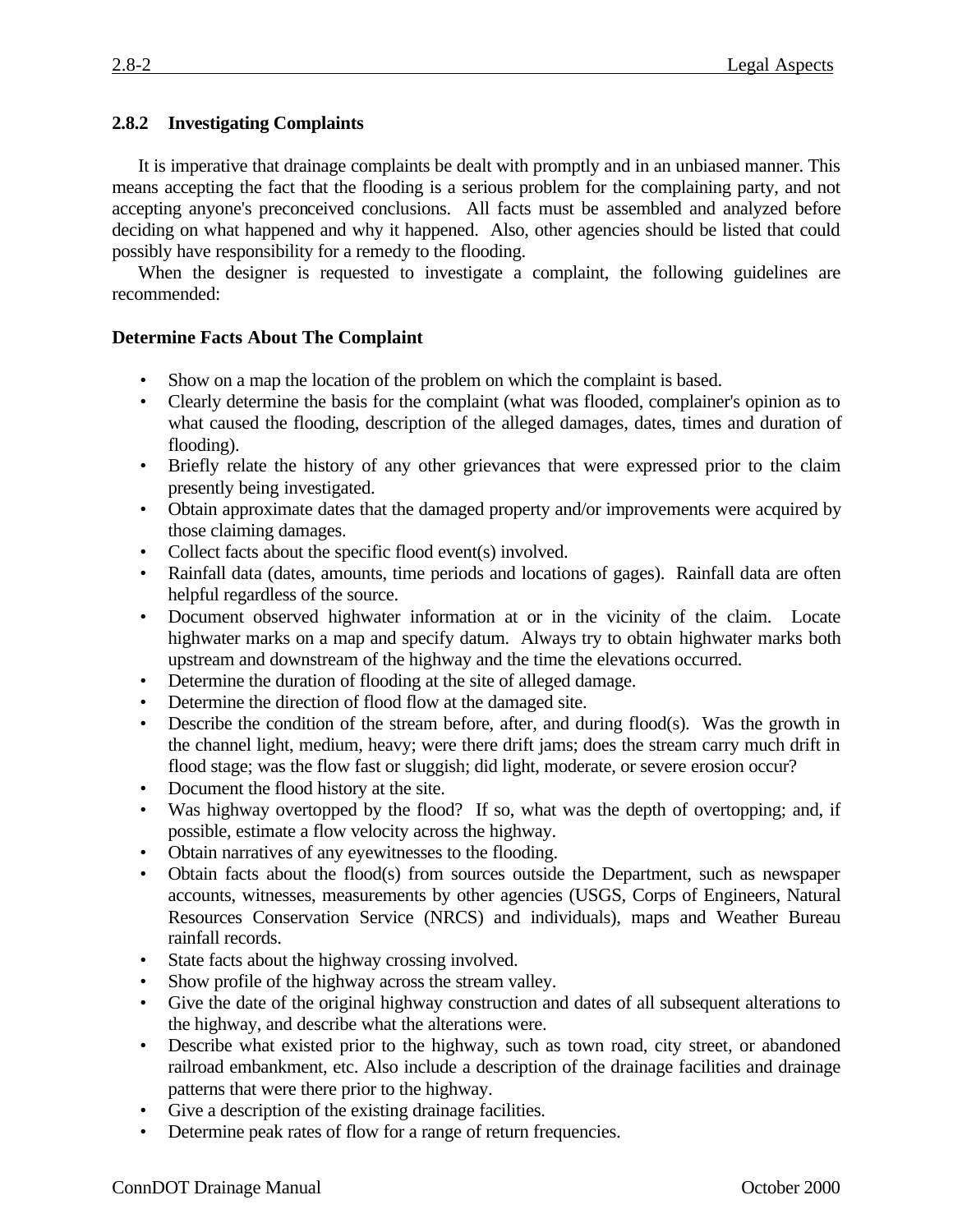• Give the original drainage design criteria, or give capacity and related frequency) of the existing facility based upon current criteria.

## **Possible Effects By Others**

- Are there any other stream crossings in the vicinity of the damaged site that could have affected the flooding (pipelines, highways, streets, railroads, dams)?
- Have there been any significant man-made changes to the stream or watershed that might affect the flooding?

# **Analyze The Facts**

• From the facts decide what should be done to relieve the problem regardless of who has responsibility for the remedy. Could others possibly provide assistance?

## **Make Conclusions And Recommendations**

- What were the contributing factors leading to the alleged flood damage?
- Specify feasible remedies. (This should be done without any regard for who has responsibility to effect a remedy.)

This list of Determining Facts About the Drainage Complaint is not all-inclusive, nor is it intended that the entire list will be applied in each case. This outline is given as a guide to the type and scope of information desired from an investigation of a drainage complaint. It is beneficial to have available hydraulic design documentation as outlined in Chapter 1. A report should be prepared with a response to the complainer explaining the results of the investigation. Documentation of the facts and findings is important in the event there is future action.

## **2.8.3 Legal Opinion**

Drainage matters range from the simple to the complicated. If the facts are ascertained and a plan developed before initiating a proposed improvement, the likelihood of an injury to a landowner is remote and ConnDOT should be able to undertake such improvements without legal complications.

If the designer needs a legal opinion on a particular drainage problem or improvement, the requested opinion should state as a minimum whether:

- the watercourse under study has been viewed
- there are problems involved, and what causes them (obstructions, topography, development present and future)
- the proposed improvements will make the situation better
- the proposal requires that the natural drainage be modified
- there is potential liability for doing something versus doing nothing
- someone will benefit from the proposed improvements
- the proposed improvement is "reasonable"